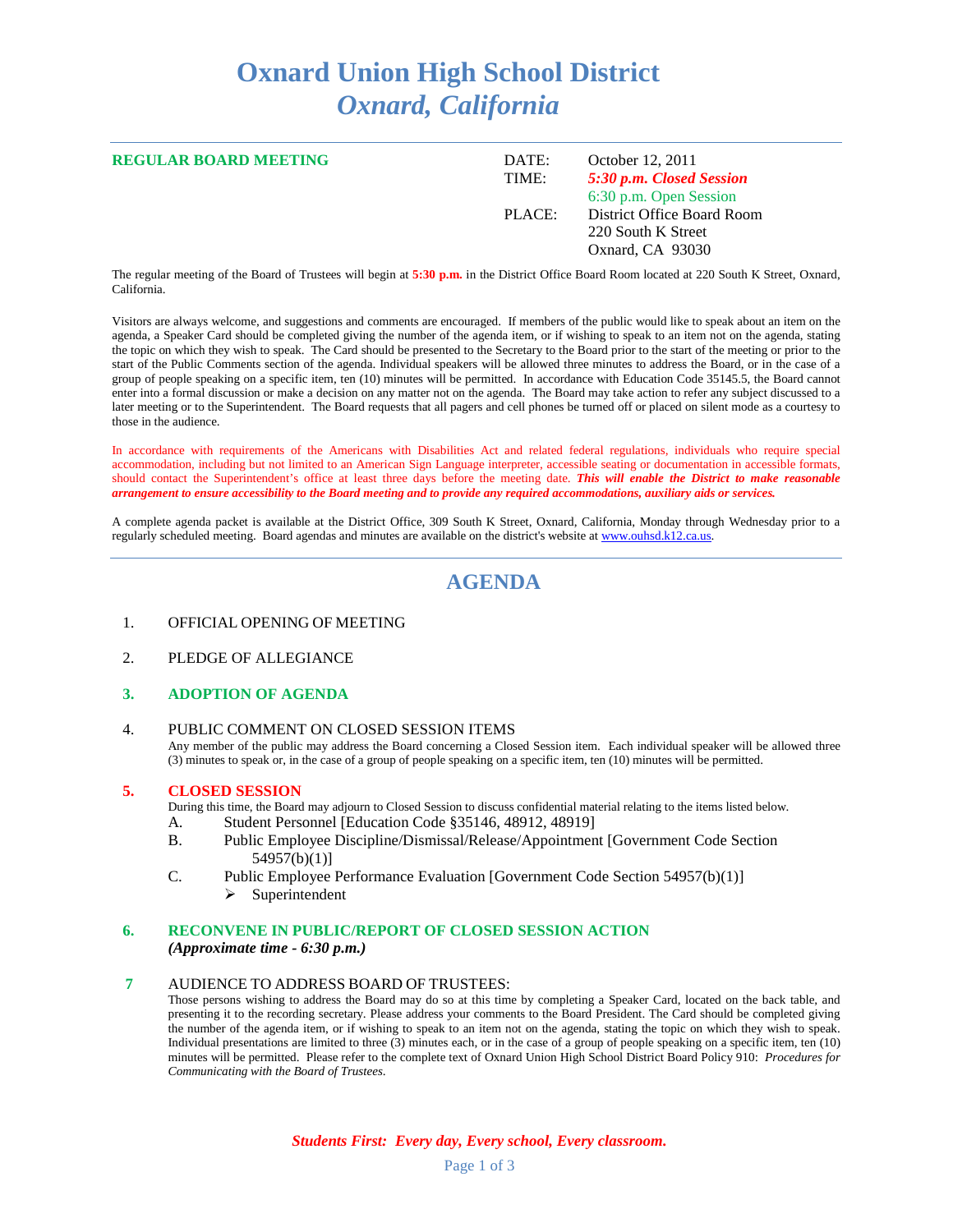Board Meeting Agenda October 12, 2011

## **8. SUPERINTENDENT'S REPORTS**

- A. Regular Report: *Student Representative to the Board of Trustees*
- B. Board Introduction: *Adolfo Camarillo High School, Visiting Students Germany*
- C. Board Update:
	- *New Schools*
		- *On-line Board Agenda*

## **9. CONSENT CALENDAR**

- A. Consideration of Approval of Non-Public School Placement for Student Case Number 17, 11-12, According to the Recommendation of the Student's IEP Team and the Director of Special Education
- B. Consideration of Approval of Student Readmission from Expulsion, as per Board Policy 5144, Section 16 N
- C. Consideration of Denial of Student Readmission from Expulsion, as per Board Policy 5144, Section 16 N
- D. Consideration of Waiver of CAHSEE Requirement for the Oxnard Union High School District Students with Disabilities
- E. Consideration of Approval of Certificated and Classified Personnel
- F. Consideration of Approval of Proposed Job Description Revisions<br>G. Consideration of Approval of Ratification of Agreement between
- G. Consideration of Approval of Ratification of Agreement between Oxnard Union High School District/Adult School and Time Warner Cable for Commercial Advertisements
- H. Consideration of Approval of Agreement between Oxnard Union High School District/Oxnard High School and Santa Barbara Airbus for Grad Night 2012 Buses
- I. Consideration of Approval of Contract between Oxnard Union High School District/Adult Education and Plato Learning
- J. Consideration of Approval of Subcontractor Change Requested by SBS on CTE CIHS Auto Shop Project
- K. Consideration of Renewal of Special Services Agreement with School Services of California, Inc., for Fiscal Budget Services, with Addendum A
- L. Consideration of Approval of Purchase Orders and Direct Pays, September 29 through October 12, 2011
- M. Consideration of Approval to Dispose of Surplus Property, September 29 through October 12, 2011
- N. Consideration of Approval of Donations, September 29 through October 12, 2011

## **10. ACTION ITEMS**

- A. Consideration of Approval of Out of State/Out of Country Field Trip Requests for Channel Islands High School Marine Science Club, Honolulu, Hawaii, from March 31 through April 6, 2012
- B. Consideration of Approval of Memorandum of Understanding between Oxnard Union High School District and ACE Charter School

# 11. BOARD MEMBERS' REPORTS AND COMMUNICATIONS

- A. Correspondence
- B. Reports and Communications
- C. Interests and Concerns

## 12. ITEMS FOR FUTURE CONSIDERATION

- 13. FUTURE MEETINGS
- 14. ADJOURNMENT